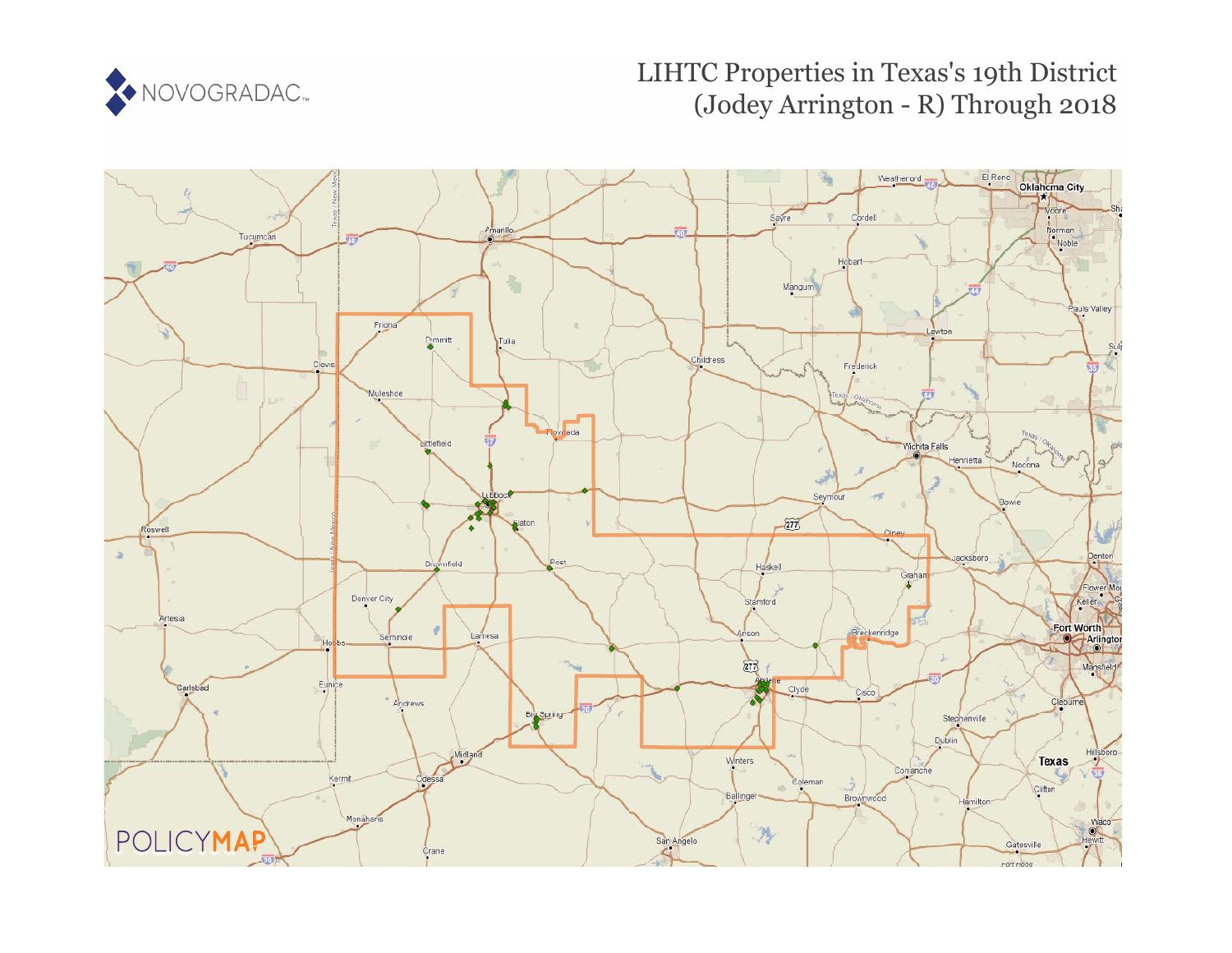| <b>Project Name</b>                        | <b>Address</b>                | City              | <b>State</b>           | <b>Zip Code</b> | Nonprofit<br><b>Sponsor</b> | <b>Allocation</b><br>Year | <b>Annual</b><br><b>Allocated</b><br><b>Amount</b> | <b>Year Placed</b><br>in Service | <b>Construction Type</b> | <b>Total</b><br><b>Units</b> | Low<br>Income<br><b>Units</b> | <b>Rent or</b><br><b>Income</b><br><b>Ceiling</b> | <b>Credit</b><br><b>Percentage</b> | Tax-<br><b>Exempt</b><br><b>Bond</b> | <b>HUD Multi-Family</b><br><b>Financing/Rental</b><br><b>Assistance</b> |
|--------------------------------------------|-------------------------------|-------------------|------------------------|-----------------|-----------------------------|---------------------------|----------------------------------------------------|----------------------------------|--------------------------|------------------------------|-------------------------------|---------------------------------------------------|------------------------------------|--------------------------------------|-------------------------------------------------------------------------|
| <b>ANSON PARK SENIORS</b>                  | 2249 VOGEL ST                 | <b>ABILENE</b>    | TX                     | 79603           | No                          | 2008                      | \$0\$                                              | 2010                             | Not Indicated            | 80                           | 80                            |                                                   | 60% AMGI Not Indicated No          |                                      |                                                                         |
| <b>VILLAGES AT SNYDER</b>                  | 1021 37TH ST                  | <b>SNYDER</b>     | TX                     | 79549           | No                          | 2009                      | \$0\$                                              | 2011                             | Not Indicated            | 80                           | 80                            |                                                   | 60% AMGI Not Indicated             | No                                   |                                                                         |
| <b>EMORY SENIOR LIVING APTS</b>            | 924 E EMORY ST                | LUBBOCK           | $\mathbf{T}\mathbf{X}$ | 79403           | $\rm No$                    | 2009                      | $\$0$                                              | 2011                             | Not Indicated            | $102\,$                      | 102                           |                                                   | 60% AMGI Not Indicated No          |                                      |                                                                         |
| PARK VILLAGE APTS                          | 1905 WASSON RD                | <b>BIG SPRING</b> | TX                     | 79720           | $\mathbf {No}$              | 2011                      | ${\bf S0}$                                         | 2012                             | Not Indicated            | 76                           | 74                            |                                                   | 60% AMGI Not Indicated No          |                                      |                                                                         |
| STONEBRIDGE AT IRONTON                     | 7010 IRONTON AVE              | LUBBOCK           | TX                     | 79424           | $\rm No$                    | 2011                      | \$154,999                                          | 2013                             | Not Indicated            | 152                          | 152                           |                                                   | 60% AMGI Not Indicated No          |                                      | $\mathbf{No}$                                                           |
| TYLOR GRAND                                | 3702 ROLLING GREEN<br>DR      | <b>ABILENE</b>    | TX                     | 79606           | No                          | 2011                      | $\$0$                                              | 2013                             | Not Indicated            | 120                          | 120                           |                                                   | 60% AMGI Not Indicated             | No                                   |                                                                         |
| <b>ABILENE SENIORS APTS</b>                | 2225 COVENANT DR              | <b>ABILENE</b>    | TX                     | 79606           | $\mathbf{N}\mathbf{o}$      | 2009                      | $\$0$                                              | Insufficient<br>Data             | Not Indicated            | 92                           | 92                            |                                                   | 60% AMGI Not Indicated No          |                                      |                                                                         |
| NORTHCREST APTS                            | 1002 N MAIN ST                | <b>BIG SPRING</b> | TX                     | 79720           | No                          | 2014                      | $\$0$                                              | Insufficient<br>Data             | Acquisition and Rehab 0  |                              | $\bf{0}$                      |                                                   | 60% AMGI Not Indicated             | No                                   |                                                                         |
| STONEBRIDGE OF PLAINVIEW                   | 1500 YONKERS ST               | <b>PLAINVIEW</b>  | TX                     | 79072           | No                          | 2013                      | \$0\$                                              | Insufficient<br>Data             | Not Indicated            | 80                           | 53                            |                                                   | 60% AMGI Not Indicated No          |                                      |                                                                         |
| <b>CANTIBURY POINTE</b>                    | 1415 N KNOXVILLE AVE LUBBOCK  |                   | TX                     | 79415           |                             | Insufficient<br>Data      | ${\bf S0}$                                         | Insufficient<br>Data             | Not Indicated            | 108                          | $\mathbf 0$                   |                                                   | Not Indicated                      |                                      |                                                                         |
| <b>DEER CREEK APTS</b>                     | 701 MLK BLVD                  | LEVELLAND         | TX                     | 79336           |                             | Insufficient<br>Data      | $\$0$                                              | Insufficient<br>Data             | Not Indicated            | 64                           | $\boldsymbol{0}$              |                                                   | Not Indicated                      |                                      |                                                                         |
| <b>GARDEN APTS</b>                         | 1340 65TH DRAND 6516<br>AVE T | LUBBOCK           | TX                     |                 |                             | Insufficient<br>Data      | ${\bf S0}$                                         | Insufficient<br>Data             | Not Indicated            | 62                           | $\mathbf 0$                   |                                                   | Not Indicated                      |                                      |                                                                         |
| <b>HEIGHTS APTS</b>                        | 1900 MLK BLVD                 | <b>BIG SPRING</b> | TX                     | 79720           |                             | Insufficient<br>Data      | $\bf{S0}$                                          | Insufficient<br>Data             | Not Indicated            | 48                           | $\boldsymbol{0}$              |                                                   | Not Indicated                      |                                      |                                                                         |
| HILLCREST MANOR SENIOR<br><b>COMMUNITY</b> | 1102 N MEMPHIS AVE LUBBOCK    |                   | TX                     | 79415           |                             | Insufficient<br>Data      | ${\bf S0}$                                         | Insufficient<br>Data             | Not Indicated            | 199                          | $\mathbf 0$                   |                                                   | Not Indicated                      |                                      |                                                                         |

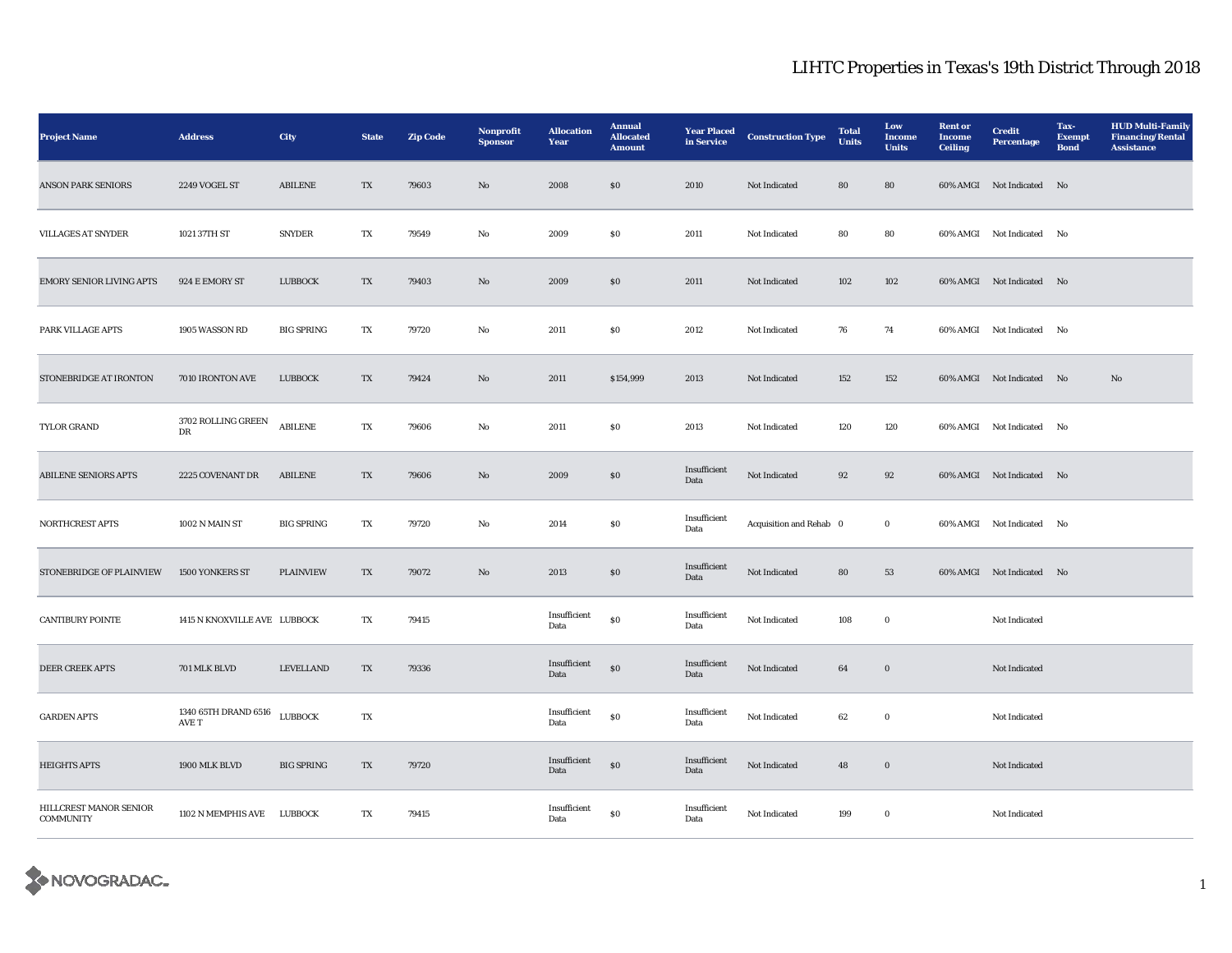| <b>Project Name</b>                       | <b>Address</b>    | <b>City</b>       | <b>State</b>             | <b>Zip Code</b> | Nonprofit<br><b>Sponsor</b> | <b>Allocation</b><br>Year | <b>Annual</b><br><b>Allocated</b><br><b>Amount</b> | <b>Year Placed</b><br>in Service | <b>Construction Type</b>  | <b>Total</b><br><b>Units</b> | Low<br><b>Income</b><br><b>Units</b> | <b>Rent or</b><br><b>Income</b><br><b>Ceiling</b> | <b>Credit</b><br>Percentage | Tax-<br><b>Exempt</b><br><b>Bond</b> | <b>HUD Multi-Family</b><br><b>Financing/Rental</b><br><b>Assistance</b> |
|-------------------------------------------|-------------------|-------------------|--------------------------|-----------------|-----------------------------|---------------------------|----------------------------------------------------|----------------------------------|---------------------------|------------------------------|--------------------------------------|---------------------------------------------------|-----------------------------|--------------------------------------|-------------------------------------------------------------------------|
| OLD WINDSOR HOTEL                         | 401 PINE ST       | ${\bf A BILENE}$  | $\mathcal{T}\mathcal{X}$ | 79601           |                             | Insufficient<br>Data      | $\$0$                                              | Insufficient<br>Data             | Not Indicated             | 80                           | $\mathbf 0$                          |                                                   | Not Indicated               |                                      |                                                                         |
| <b>WINDCREST ESTACADO</b>                 | 512 N MLK BLVD    | LUBBOCK           | TX                       | 79403           | No                          | 1997                      | \$0\$                                              | 1999                             | New Construction          | 208                          | 208                                  |                                                   | 70 % present<br>value       | $_{\rm No}$                          |                                                                         |
| <b>SEAGRAVES GARDENS</b>                  | 1100 12TH ST      | <b>SEAGRAVES</b>  | $\mathcal{T}\mathcal{X}$ |                 | No                          | 1997                      | $\$0$                                              | 2000                             | Acquisition and Rehab 32  |                              | $32\,$                               |                                                   | 30 % present<br>value       |                                      |                                                                         |
| RESIDENCES AT SHADOW HILLS 6200 FOURTH ST |                   | LUBBOCK           | TX                       | 79416           |                             | 2000                      | $\boldsymbol{\mathsf{S}}\boldsymbol{\mathsf{0}}$   | 2002                             | Not Indicated             | 168                          | 126                                  |                                                   | Not Indicated               |                                      |                                                                         |
| <b>SUNSET ARBOR TOWNHOMES</b>             | 3033 W LAKE RD    | ABILENE           | TX                       | 79601           |                             | 1999                      | \$0\$                                              | 2002                             | Not Indicated             | 220                          | 220                                  |                                                   | Not Indicated               |                                      |                                                                         |
| <b>CARVER TOWNHOMES</b>                   | 800 MESQUITE ST   | <b>ABILENE</b>    | TX                       | 79601           | No                          | 2001                      | $\boldsymbol{\mathsf{S}}\boldsymbol{\mathsf{0}}$   | 2003                             | New Construction          | 18                           | 18                                   |                                                   | 70 % present<br>value       | $_{\rm No}$                          |                                                                         |
| <b>LIMESTONE RIDGE APTS</b>               | 1401 N US HWY 87  | <b>BIG SPRING</b> | TX                       | 79720           | No                          | 2001                      | \$0\$                                              | 2003                             | <b>New Construction</b>   | 76                           | 76                                   |                                                   | 70 % present<br>value       | No                                   |                                                                         |
| <b>CASTLE GARDEN APTS</b>                 | 1102 58TH ST      | LUBBOCK           | TX                       | 79412           | No                          | 2002                      | $\boldsymbol{\mathsf{S}}\boldsymbol{\mathsf{0}}$   | 2004                             | Acquisition and Rehab 152 |                              | 152                                  |                                                   | 70 % present<br>value       | $_{\rm No}$                          |                                                                         |
| <b>ANSON PARK</b>                         | 2934 OLD ANSON RD | <b>ABILENE</b>    | TX                       | 79603           | No                          | 2003                      | $\boldsymbol{\mathsf{S}}\boldsymbol{\mathsf{0}}$   | 2005                             | New Construction          | 64                           | 60                                   |                                                   | 70 % present<br>value       | $\rm No$                             |                                                                         |
| KNOLLWOOD HEIGHTS APTS                    | 1900 MLK BLVD     | <b>BIG SPRING</b> | TX                       | 79720           | No                          | 2004                      | $\boldsymbol{\mathsf{S}}\boldsymbol{\mathsf{0}}$   | 2005                             | <b>New Construction</b>   | 64                           | 64                                   |                                                   | 70 % present<br>value       | No                                   |                                                                         |
| PARK MEADOWS VILLAS                       | 2502 WEBER DR     | <b>LUBBOCK</b>    | TX                       | 79404           | No                          | 2003                      | $\boldsymbol{\mathsf{S}}\boldsymbol{\mathsf{0}}$   | 2005                             | New Construction          | 112                          | 112                                  |                                                   | 70 % present<br>value       | No                                   |                                                                         |
| <b>STONE HOLLOW VILLAGE</b>               | 1510 E CORNELL ST | <b>LUBBOCK</b>    | TX                       | 79404           | Yes                         | 2004                      | \$0\$                                              | 2006                             | New Construction          | 140                          | 112                                  | 60% AMGI                                          | 70 % present<br>value       | No                                   | No                                                                      |
| <b>SOUTH PLAINS APTS</b>                  | 5520 58TH ST      | LUBBOCK           | TX                       | 79414           |                             | 2004                      | \$379,812                                          | 2006                             | Acquisition and Rehab 144 |                              | 144                                  | 60% AMGI                                          | 70 % present<br>value       |                                      |                                                                         |
| PLAINVIEW VISTAS                          | 1401 W 33RD ST    | PLAINVIEW         | TX                       | 79072           |                             | 2004                      | \$668,428                                          | 2006                             | New Construction          | 76                           | 60                                   | 60% AMGI                                          | 70 % present<br>value       |                                      |                                                                         |

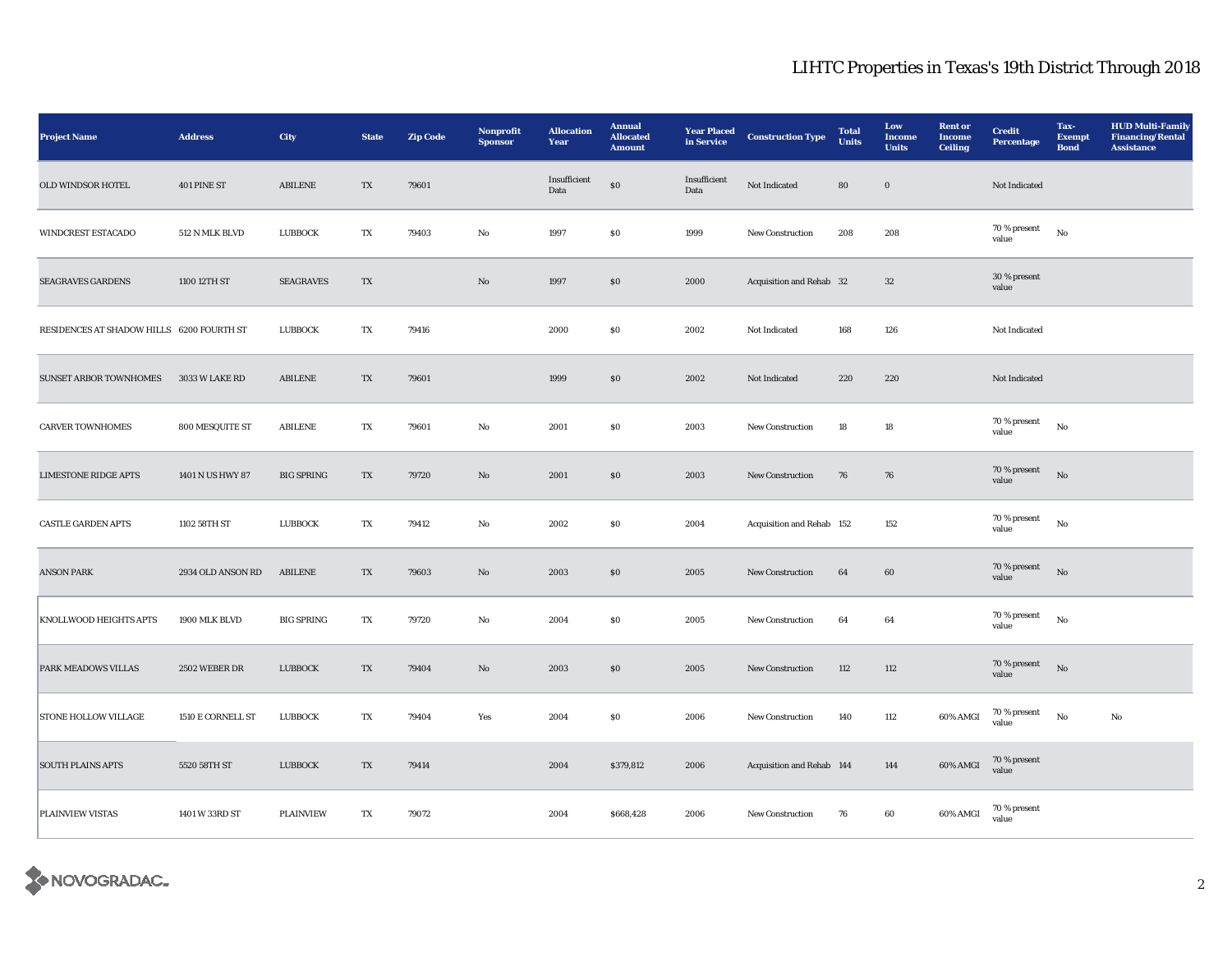| <b>Project Name</b>                             | <b>Address</b>                              | City              | <b>State</b> | <b>Zip Code</b> | Nonprofit<br><b>Sponsor</b> | <b>Allocation</b><br>Year       | <b>Annual</b><br><b>Allocated</b><br><b>Amount</b> | <b>Year Placed</b><br>in Service | <b>Construction Type</b>   | <b>Total</b><br><b>Units</b> | Low<br>Income<br><b>Units</b> | <b>Rent or</b><br><b>Income</b><br><b>Ceiling</b> | <b>Credit</b><br><b>Percentage</b> | Tax-<br><b>Exempt</b><br><b>Bond</b> | <b>HUD Multi-Family</b><br><b>Financing/Rental</b><br><b>Assistance</b> |
|-------------------------------------------------|---------------------------------------------|-------------------|--------------|-----------------|-----------------------------|---------------------------------|----------------------------------------------------|----------------------------------|----------------------------|------------------------------|-------------------------------|---------------------------------------------------|------------------------------------|--------------------------------------|-------------------------------------------------------------------------|
| <b>ANSON PARK II</b>                            | 3102 OLD ANSON RD                           | <b>ABILENE</b>    | TX           | 79603           |                             | 2004                            | \$535,250                                          | 2006                             | New Construction           | 80                           | 64                            | 60% AMGI                                          | 70 % present<br>value              |                                      |                                                                         |
| <b>ARBORS AT ROSE PARK</b>                      | 2702 S SEVENTH ST                           | <b>ABILENE</b>    | TX           | 79605           | $\mathbf{No}$               | 2005                            | \$647,474                                          | 2007                             | New Construction           | 80                           | 77                            | 60% AMGI                                          | 70 % present<br>value              | No                                   |                                                                         |
| PARK MEADOWS APTS PHASE II 2627 OAK DR          |                                             | <b>LUBBOCK</b>    | TX           | 79404           |                             | Insufficient<br>$\mathbf{Data}$ | $\$0$                                              | Insufficient<br>Data             | Not Indicated              | 120                          | $\boldsymbol{0}$              |                                                   | Not Indicated                      |                                      |                                                                         |
| MUSTANG HEIGHTS APTS                            | 815 E ARIZONA AVE                           | <b>SWEETWATER</b> | TX           | 79556           | $_{\rm No}$                 | 2009                            | $\boldsymbol{\mathsf{S}}\boldsymbol{\mathsf{O}}$   | Insufficient<br>Data             | $\hbox{\bf Not Indicated}$ | 80                           | 80                            |                                                   | 60% AMGI Not Indicated No          |                                      |                                                                         |
| <b>LA VENTANA APTS</b>                          | <b>2401 UNION LN</b>                        | <b>ABILENE</b>    | TX           | 79601           | $\mathbf{No}$               | 2012                            | \$71,000                                           | Insufficient<br>Data             | Not Indicated              | 84                           | 84                            | 60% AMGI                                          | 70 % present<br>value              | No                                   | No                                                                      |
| RESERVES AT PRESTON TRAILS                      | ALCOVE AVE. AND DONALD PRESTON DR.          | WOLFFORTH         | TX           | 79382           | No                          | 2015                            | $\$0$                                              | Insufficient<br>Data             | Acquisition and Rehab 112  |                              | 96                            | 60% AMGI TCEP only                                |                                    | $_{\rm No}$                          | No                                                                      |
| <b>CONRAD LOFTS</b>                             | 191 W. 6TH STREET                           | <b>PLAINVIEW</b>  | TX           | 79072           | No                          | 2016                            | \$0                                                | Insufficient<br>Data             | Acquisition and Rehab 29   |                              | 29                            | 60% AMGI                                          | 70 % present<br>value              | No                                   |                                                                         |
| THE RESIDENCE AT AUTUMN SAG AUTUMN SAGE DR.,    | <b>SOUTH SIDE OF</b><br>WEST OF REBECCA LN. | <b>ABILENE</b>    | TX           | 79606           | No                          | 2016                            | $\$0$                                              | Insufficient<br>Data             | New Construction           | $\bf 35$                     | 28                            | 60% AMGI                                          | 70 % present<br>value              | No                                   |                                                                         |
| THE VILLAS                                      | 5804 98TH ST                                | <b>LUBBOCK</b>    | TX           | 79424           | $\mathbf{N}\mathbf{o}$      | 2016                            | \$0                                                | Insufficient<br>Data             | <b>New Construction</b>    | 108                          | 89                            | 60% AMGI                                          | 70 % present<br>value              | No                                   |                                                                         |
| THE RESIDENCE AT WOLFFORTH 111 LOOP 193         |                                             | <b>WOLFFORTH</b>  | TX           | 79382           | No                          | 2017                            | $\$0$                                              | Insufficient<br>Data             | New Construction           | 49                           | 41                            | 60% AMGI                                          | 70 % present<br>value              |                                      |                                                                         |
| <b>FARMHOUSE ROW</b>                            | 15003 FM 400                                | <b>SLATON</b>     | TX           | 79364           | $\mathbf{N}\mathbf{o}$      | 2018                            | \$0                                                | Insufficient<br>Data             | <b>New Construction</b>    | 48                           | 48                            | 60% AMGI                                          | 70 % present<br>value              |                                      |                                                                         |
| <b>GUADALUPE VILLAS</b>                         | SWC OF 3RD ST. AND<br>BUDDY HOLLY AVE.      | <b>LUBBOCK</b>    | TX           | 79401           | No                          | 2018                            | $\$0$                                              | Insufficient<br>Data             | New Construction           | 128                          | 108                           | 60% AMGI                                          | 70 % present<br>value              |                                      |                                                                         |
| <b>DIMMITT SENIOR CITIZEN</b><br><b>PHASE I</b> | 622 NW FIFTH ST                             | <b>DIMMITT</b>    | TX           | 79027           | $\mathbf{N}\mathbf{o}$      | 1988                            | \$0                                                | 1988                             | <b>New Construction</b>    | 24                           | 24                            |                                                   | Not Indicated                      |                                      |                                                                         |
| <b>TOWNHOUSE PLAZA</b>                          | 400 N CEDAR AVE                             | <b>LEVELLAND</b>  | TX           | 79336           | $_{\rm No}$                 | 1988                            | $\$0$                                              | 1988                             | Existing                   | 42                           | 42                            |                                                   | Not Indicated                      |                                      |                                                                         |

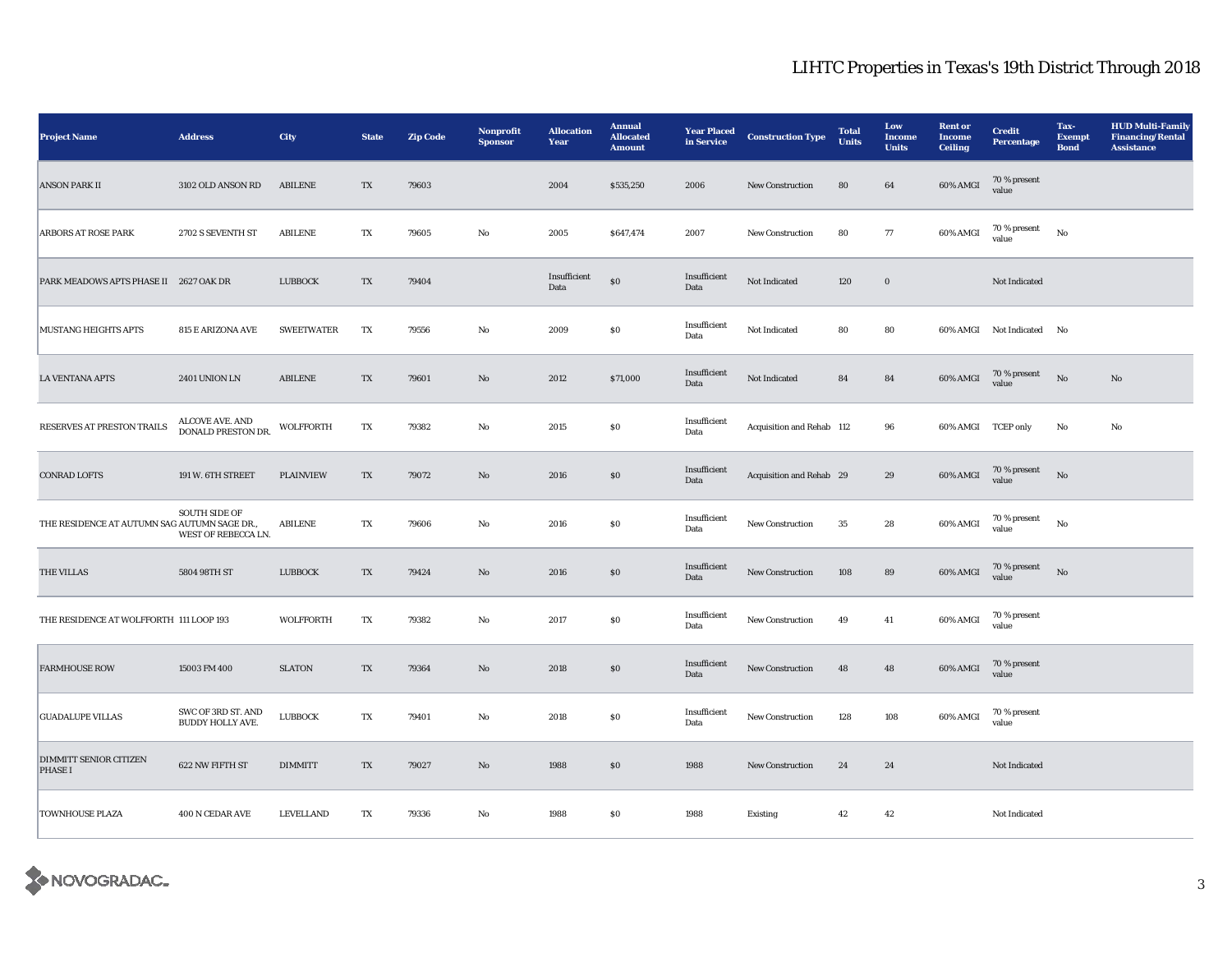| <b>Project Name</b>                              | <b>Address</b>               | City              | <b>State</b>           | <b>Zip Code</b> | Nonprofit<br><b>Sponsor</b> | <b>Allocation</b><br>Year | <b>Annual</b><br><b>Allocated</b><br><b>Amount</b> | <b>Year Placed</b><br>in Service | <b>Construction Type</b> | <b>Total</b><br><b>Units</b> | Low<br><b>Income</b><br><b>Units</b> | <b>Rent or</b><br><b>Income</b><br><b>Ceiling</b> | <b>Credit</b><br><b>Percentage</b> | Tax-<br><b>Exempt</b><br><b>Bond</b> | <b>HUD Multi-Family</b><br><b>Financing/Rental</b><br><b>Assistance</b> |
|--------------------------------------------------|------------------------------|-------------------|------------------------|-----------------|-----------------------------|---------------------------|----------------------------------------------------|----------------------------------|--------------------------|------------------------------|--------------------------------------|---------------------------------------------------|------------------------------------|--------------------------------------|-------------------------------------------------------------------------|
| <b>DIMMITT SENIOR CITIZEN</b><br><b>PHASE II</b> | 622 NW FIFTH ST              | <b>DIMMITT</b>    | TX                     | 79027           | $\rm No$                    | 1990                      | $\$0$                                              | 1991                             | New Construction         | 24                           | 24                                   |                                                   | Not Indicated                      |                                      |                                                                         |
| <b>EASTERN OAKS APTS</b>                         | 750 N JUDGE ELY BLVD ABILENE |                   | TX                     | 79601           | $\mathbf{No}$               | 1989                      | ${\bf S0}$                                         | 1991                             | Acquisition and Rehab 84 |                              | 84                                   |                                                   | Not Indicated                      |                                      |                                                                         |
| <b>IDALOU MANOR</b>                              | 604 W EIGHTH ST              | <b>IDALOU</b>     | TX                     | 79329           | $\mathbf{N}\mathbf{o}$      | 1991                      | $\$0$                                              | 1991                             | New Construction         | 24                           | 24                                   |                                                   | Not Indicated                      |                                      |                                                                         |
| LITTLEFIELD MANOR APTS                           | 1601A S WICKER AVE           | LITTLEFIELD       | TX                     | 79339           | No                          | 1991                      | $\$0$                                              | 1991                             | New Construction         | 24                           | 24                                   |                                                   | Not Indicated                      |                                      |                                                                         |
| POST MANOR APTS                                  | 802 W 15TH ST                | ${\bf POST}$      | ${\rm T}{\rm X}$       | 79356           | $\mathbf {No}$              | 1991                      | $\$0$                                              | 1992                             | New Construction         | 23                           | $\mathbf 0$                          |                                                   | Not Indicated                      |                                      |                                                                         |
| <b>AUTUMN MEADOWS APTS</b>                       | 1017 E 29TH ST               | LUBBOCK           | TX                     | 79404           | $_{\rm No}$                 | 1991                      | $\$0$                                              | 1994                             | Acquisition and Rehab 98 |                              | 98                                   |                                                   | Not Indicated                      |                                      |                                                                         |
| <b>BENTWOOD</b>                                  | 1208 THIRD ST                | <b>ABERNATHY</b>  | TX                     | 79311           | $\mathbf{N}\mathbf{o}$      | 1993                      | $\$0$                                              | 1994                             | New Construction         | 23                           | 23                                   |                                                   | Not Indicated                      |                                      |                                                                         |
| <b>LEVELLAND MANOR</b>                           | 903 S ALAMO RD               | LEVELLAND         | TX                     | 79336           | No                          | 1992                      | $\$0$                                              | 1994                             | New Construction         | 36                           | 36                                   |                                                   | Not Indicated                      |                                      |                                                                         |
| <b>ANTELOPE RIDGE APTS</b>                       | 1000 N 20TH ST               | <b>SLATON</b>     | TX                     | 79364           | $\mathbf{No}$               | 1995                      | \$0                                                | 1995                             | New Construction         | 25                           | 24                                   |                                                   | 30 % present<br>value              | $_{\rm No}$                          |                                                                         |
| <b>BROWNFIELD SENIORS</b><br><b>COMMUNITY</b>    | $601\,\mathrm{E}$ FELT ST    | <b>BROWNFIELD</b> | $\mathbf{T}\mathbf{X}$ | 79316           | $_{\rm No}$                 | 1993                      | $\$0$                                              | 1995                             | New Construction         | 24                           | 24                                   |                                                   | 30 % present<br>value              | $_{\rm No}$                          |                                                                         |
| <b>CANTERBURY CROSSING APTS</b>                  | 1250 YEOMANS RD              | <b>ABILENE</b>    | TX                     | 79602           | Yes                         | 1994                      | \$0                                                | 1996                             | New Construction         | 304                          | 304                                  |                                                   | 70 % present<br>value              | $_{\rm No}$                          |                                                                         |
| SAVANNAHPARK OF CROSBYTON 1204 E HWY 82          |                              | <b>CROSBYTON</b>  | TX                     | 79322           | No                          | 1996                      | <b>SO</b>                                          | 1996                             | New Construction         | 24                           | 24                                   |                                                   | 30 % present<br>value              | $_{\rm No}$                          |                                                                         |
| ALBANY VILLAGE APARTMENTS 325 STATE HWY 6        |                              | <b>ALBANY</b>     | TX                     | 76430           | $\mathbf{N}\mathbf{o}$      | 2017                      | \$0                                                | 1998                             | Acquisition and Rehab 40 |                              | 40                                   | 60% AMGI                                          | $70\,\%$ present<br>value          | $\mathbf {No}$                       | $\mathbf{No}$                                                           |
| <b>LONE OAKS APTS</b>                            | 1512 CAROLINA ST             | <b>GRAHAM</b>     | TX                     | 76450           | No                          | 1997                      | SO.                                                | 1998                             | Acquisition and Rehab 64 |                              | 64                                   |                                                   | $30$ % present<br>value            | No                                   |                                                                         |